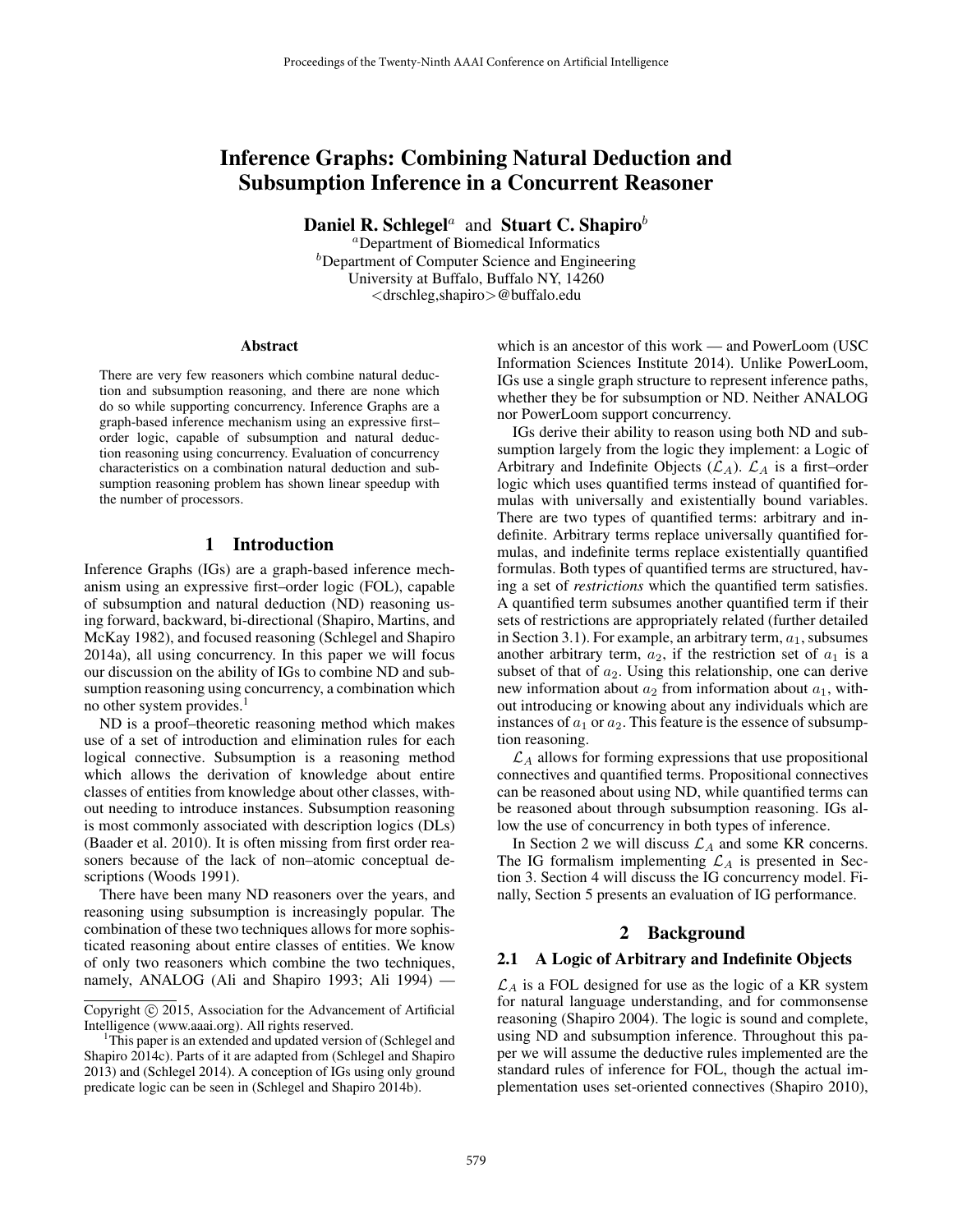which subsume the standard rules.

The logic makes use of arbitrary and indefinite terms (collectively, quantified terms). Quantified terms are structured — they consist of a quantifier indicating whether they are arbitrary or indefinite, a syntactic variable, and a set of restrictions. The range of a quantified term is defined by the conjunction of its set of restrictions. A quantified term  $q_i$  has a set of restrictions  $R(q_i) = \{r_{i_1}, \ldots, r_{i_k}\}$ , each of which make use of  $q_i$ 's variable,  $v_i$ . Indefinite terms may be dependent on one or more arbitrary terms  $D(q_i) = \{d_{i_1}, \ldots, d_{i_k}\}.$ The structured nature of quantified terms allow them to satisfy Woods's requirement that a logic for subsumption have non–atomic conceptual descriptions. We write an arbitrary term as (every  $v_{q_i}$   $R(q_i)$ ) and an indefinite term as (some  $v_{q_i}$   $D(q_i)$   $R(q_i)$ ).<sup>2</sup> The structured nature of quantified terms syntactically differentiates them from universally and existentially quantified variables familiar in first–order predicate logic (FOPL).<sup>3</sup>

Semantically, arbitrary and indefinite terms are also different from FOPL's universally and existentially quantified variables. Instead of reasoning about *all* members of a class,  $\mathcal{L}_A$  reasons about a *single* arbitrary member of a class.<sup>4</sup> For indefinite members, it need not be known *which* member is being reasoned about, the indefinite member itself can be reasoned about. Indefinite individuals are essentially Skolem functions, replacing FOPL's existential quantifier.

To our knowledge, the only implemented systems which use a form of arbitrary term are ANALOG (Ali and Shapiro 1993) and Cyc (Lenat and Guha 1990), though arbitrary objects themselves were most famously defended by Fine (Fine 1983) after being attacked by Frege (Frege 1979). The logic of  $\mathcal{L}_A$  is based on those developed by Ali and by Fine (Fine 1985a; 1985b), but is different — notably it is more expressive than ANALOG. It is designed with computation in mind, unlike Fine's work, which omits key algorithms.

Since an arbitrary term represents an arbitrary entity, there are no two arbitrary terms with the same set of restrictions. Occasionally it is useful to discuss two different arbitrary members with the same restrictions, so we provide the special restriction (not Same  $q_{j_1} \ldots q_{j_k}$ ) for this purpose.

### 2.2 Knowledge Representation

In the tradition of the SNePS family (Shapiro and Rapaport 1992), propositional graphs are graphs in which every wellformed expression in the knowledge base, including individual constants, functional terms, atomic formulas, or nonatomic formulas (which we will refer to as "rules"), is represented by a node in the graph. A rule is represented in the graph as a node for the rule itself (henceforth, a *rule node*), nodes for the argument formulas, and arcs emanating

<sup>3</sup>In many papers and books FOL and FOPL are used interchangeably. Here this is not the case  $-\mathcal{L}_A$  and FOPL are both members of the class of FOLs, but  $\mathcal{L}_A$  is not FOPL.

from the rule node, terminating at the argument nodes. Arcs are labeled with an indication of the role (*e.g.,* antecedent or consequent) the argument plays in the rule, itself. Every node is labeled with an identifier. Nodes representing individual constants, proposition symbols, function symbols, or relation symbols are labeled with the symbol itself. Nodes representing functional terms or non-atomic formulas are labeled wfti, for some integer, i. Every SNePS expression is a term, hence wft instead of wff. An exclamation mark, "!", is appended to the label if it represents a proposition that is asserted in the KB. Arbitrary and indefinite terms are labeled arbi and indi, respectively. No two nodes represent syntactically identical expressions; rather, if there are multiple occurrences of one subexpression in one or more other expressions, the same node is used in all cases. Propositional graphs are built incrementally as terms are added to the knowledge base, which can happen at any time.

Quantified terms are represented in the propositional graph just as other terms are. Arbitrary and indefinite terms also each have a set of restrictions, represented in the graph with special arcs labeled "restrict", and indefinite terms have a set of dependencies, represented in the graph with special arcs labeled "depend."

Each term in the knowledge base has a semantic type, itself existing within an ontology of semantic types which the user can add to. Only terms of type Proposition may be asserted (taken to be true) in the knowledge base. Generic terms are terms which contain either other generics, or arbitrary terms, and analytic generic terms are tautological generics built from the restrictions of an arbitrary term.

# 3 Combining Natural Deduction and Subsumption in IGs

IGs are an extension of propositional graphs. To propositional graphs, IGs add directed message passing *channels* wherever inference (ND or subsumption) is possible. Channels are built within rules and generic terms, and wherever terms *match* each other. Inference messages, containing substitutions, pass forward through channels. Nodes for rules collect and combine messages. When a received or combined message satisfies an inference rule it *fires*, sending more messages onward through the graph through its outgoing channels.

To motivate the discussion, we introduce an example inspired by the counter–insurgence domain, first only in the logical syntax of  $\mathcal{L}_A$ , and in a later subsection, using an IG.

```
;; A person is arrested if and only if
;; they are held by a another person
;; who is a corrections officer.
(iff
  (Arrested (every x (Isa x Person)))
  (heldBy x (some y (x)
              (Isa y Person)
              (Isa y CrctnsOfcr)
              (notSame x y))))
;; A person is detained if and only
;; if they are held by another person.
```
 $2$ The syntax we use is a version of CLIF (ISO/IEC 2007).

<sup>&</sup>lt;sup>4</sup>This is in contrast to DLs, which reason about classes. DLs have two languages: one to discuss classes, another to discuss instances;  $\mathcal{L}_A$  uses a single language to discuss instances and arbitrary individuals.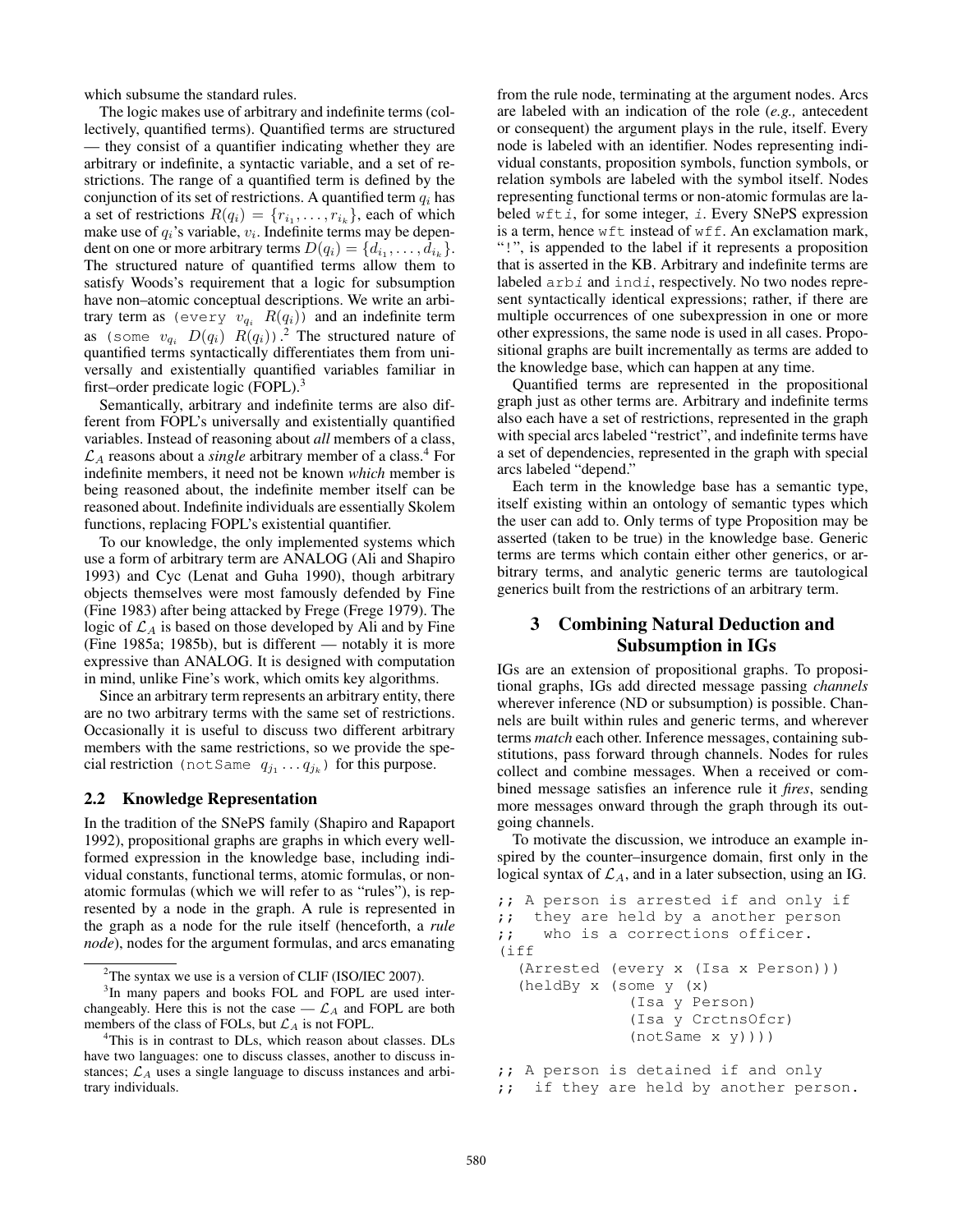```
(iff
  (Detained (every x (Isa x Person)))
  (heldBy x
          (some y (x) (Isa y Person)
                       (notSame x y))))
;; A person is either detained,
;; on supervised release, or free.
```

```
(xor
  (Detained (every x (Isa x Person)))
  (onSupervisedRelease x)
  (Free x))
```

```
;; A person who is not free
;; has travel constraints.
(hasTravelConstraints
  (every x (Isa x Person)
           (not (Free x))))
```

```
;; A person who has been captured,
;; has been arrested.
(Arrested (every x (Isa x Person)
                    (Captured x)))
```
It will then be asked of the system if captured persons have travel constraints:

```
(hasTravelConstraints
  (every x (Isa x Person) (Captured x)))
```
This can be derived by recognizing that the arbitrary person who is captured, is a person (a subsumptive relationship), then applying rules in the KB which apply to persons. For example, since a person is arrested if and only if they are held by another person who is a corrections officer, then a *captured* person is arrested if and only if they are held by another person who is a corrections officer.

## 3.1 The Match Process

Whenever a term is added to the graph, it is matched with all other terms. A term,  $t_i$ , matches another term,  $t_j$ , if  $t_i$  and  $t_j$ unify,<sup>5</sup> if each substitution of one quantified term for another in the created substitutions follow appropriate subsumption rules, and if  $t_i$  is the same type, or a subtype of  $t_j$ . The match process is a way to identify more specific terms which may share their instances with more general ones. For example, consider that some person who is a corrections officer is still a person.

When  $t_i$  and  $t_j$  are unified, instead of producing a most general unifier, a factorization is produced which contains bindings for each of the terms being unified. While this is described in (McKay and Shapiro 1981), the main idea is that as unification is performed, instead of forming a single substitution, form two –  $\sigma_i$  and  $\sigma_j$  – such that all and only quantified terms in  $t_i$  are given bindings in  $\sigma_i$ , and all and only quantified terms in  $t_i$  are given bindings in  $\sigma_i$ . During this process, we treat quantified terms as simple variables without considering their restriction sets.

Once  $t_i$  and  $t_j$  have unified, we must determine in which direction(s) (if either) their substitutions are compatible in their subsumption relationship and in type. To define our notion of subsumption formally, we say:

- 1. an arbitrary,  $arb_i$ , subsumes another,  $arb_k$ , if  $\forall r_{i_j} \in$  $R(arb_i), \exists r_{k_l} \in R(arb_k)$  such that  $r_{i_j}$  matches  $r_{k_l}$ ,
- 2. an arbitrary,  $arb_i$ , subsumes an indefinite,  $ind_k$ , if  $\forall r_{i_j} \in$  $R(arb_i), \exists r_{k_l} \in R(ind_k)$  such that  $r_{i_j}$  matches  $r_{k_l}$ , and
- 3. an indefinite,  $ind_i$ , subsumes another,  $ind_k$ , if  $\forall r_{k_j} \in$  $R(ind_k), \exists r_{i_l} \in R(ind_i)$  such that  $r_{k_j}$  matches  $r_{i_l}$ .

If  $t_i$  and  $t_j$  unify, and for each substitution pair  $t_l/v_l \in \sigma_i$ ,  $t_l$  has type equal or lower than  $v_l$ , and if  $t_l$  is a quantified term,  $v_l$  subsumes  $t_l$ , then we call  $t_i$  an *originator*, and  $t_j$ a *destination*, and add the 4-tuple  $\langle t_i, t_j, \sigma_i, \sigma_j \rangle$  to the set of matches to return. If  $t_i$  and  $t_j$  unify and for each substitution pair  $t_l/v_l \in \sigma_j$ ,  $t_l$  has type equal or lower than  $v_l$ , and if  $t_l$  is a quantified term,  $v_l$  subsumes  $t_l$ , then we call  $t_i$  an *originator*, and  $t_i$  a *destination*, and add the 4-tuple  $\langle t_j, t_i, \sigma_j, \sigma_i \rangle$  to the set of matches to return. So, 0, 1, or 2 4-tuples are the result of the process.

## 3.2 Communication Within the Network

The results of the match process are used to create some of the *channels* in the graph. Channels are a pre-computation of every path that inference might take. Each channel starts at an originator node, and terminates at a destination. Each node has channels to every node that it can derive and to every node that can make use of inference results that the originator has derived. *Messages* are sent through the channels. Messages come in several types, and either communicate newly inferred knowledge (*inference messages*) or control inference operations (*control messages*).

Channels In addition to the originator and destination, each channel has a type and contains three structures — a valve, a filter, and a switch. Valves control the flow of inference; filters discard inference messages that are irrelevant to the destination; and switches adjust the variable context of the substitutions that inference messages carry from that of the originator to that of the destination.

There are three types of channels  $-$  i-channels, gchannels, and u-channels. I-channels are meant to carry messages that say "I have a new substitution of myself you might be interested in", and u-channels carry messages that say "you or your negation have been derived with the given substitution." G-channels are i-channels, but used only within generic terms.

**Definition 3.1.** A *channel* is a 6-tuple  $\langle o, d, t, v, f, s \rangle$ , where  $o$  is the originator,  $d$  is the destination,  $t$  is the type,  $v$ is the valve,  $f$  is the filter, and  $s$  is the switch.

A filter serves to stop messages with irrelevant substitutions from flowing through a channel. The filter ensures that the incoming message's substitution is relevant to  $d$  by ensuring that, for every substitution pair  $t_f / y$  in the destination bindings, there is a substitution pair  $t_s/y$  in the passing message substitution such that either  $t_f = t_s$  or  $t_s$  is a specialization of  $t_f$ , determinable through one-way pattern matching. If a message does not pass the filter, it is discarded.

<sup>5</sup>We avoid pairwise unification using an approach similar to (Hoder and Voronkov 2009)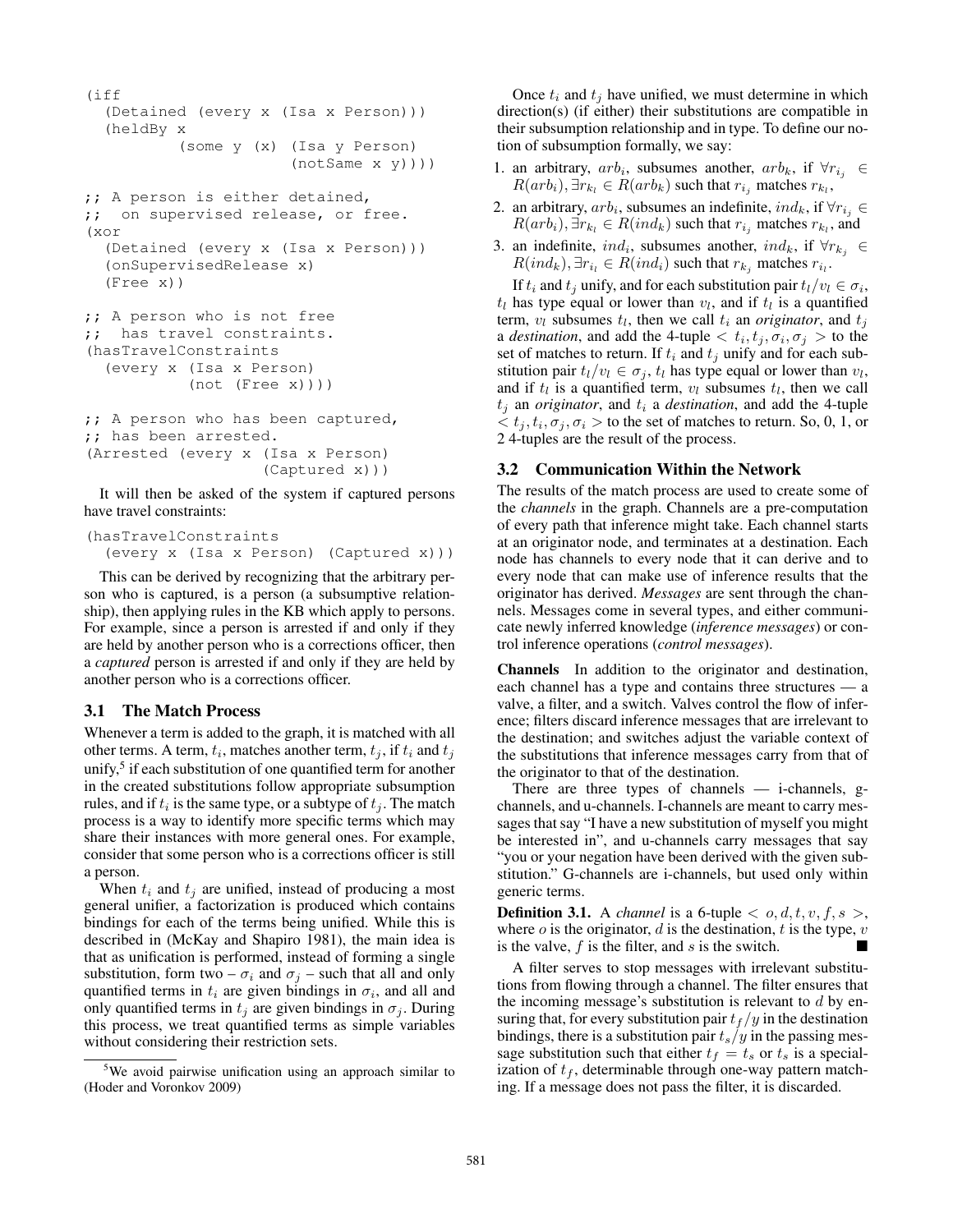Switches change the substitution's context to that of the destination term. The switch applies the originator binding substitution to the term of each pair in the passing message substitution. This adjusts the substitution to use quantified terms required by the destination. The updated substitution is stored in the passing message.

Valves control inference by allowing or preventing messages from passing to the destination.

**Definition 3.2.** A *valve* is a pair  $\langle$  (*open*|closed),  $wq$ where the first position indicates whether the valve is opened or closed, and  $wq$  is a waiting queue.<sup>6</sup>

When an inference message is submitted to a channel, it first is sent through the filter, then the switch. Should the message pass the filter, it will eventually reach the valve. The valve, depending on whether it is open or closed, allows the message to pass or prevents it from doing so. If a reached valve is closed, the message is added to that valve's waiting queue. When a valve is opened, the items in the waiting queue are sent on to the destination.

Channels are built between any two nodes which match each other. All channels from the match operation are ichannels, since they communicate new substitutions for the originator, which the destination may be interested in.

Channels are built in several other locations as well: within rules, generic terms, and quantified terms. Each of these channels is simpler than those created from the match process, as their filters and switches are no-ops.

Within rules, i-channels are built from each antecedent to the node for the rule itself, and u-channels are built from the rule node to each consequent. This allows the antecedents to inform the rule of newly satisfying substitutions, and it allows the rule node to send substitutions produced when the rule fires to its consequents.

A generic term, g, is defined recursively as a term that is a parent of one or more arbitrary terms  $a_1, \ldots, a_n$ , or one or more other generic terms,  $g_1, \ldots, g_m$ . Each  $a_i$  and  $g_k$  has an outgoing g-channel to  $q$ . This allows substitutions to begin at the arbitrary terms, and be built up successively as higher level generic terms are reached.

Arbitrary terms have i-channels from each restriction to the arbitrary itself. This allows arbitrary terms to find instances of themselves through the combination of substitutions from terms matching each restriction.

In Figure 1 the IG for the example is shown, with channels drawn as specified. For example, wft2 has an i-channel to wft3! and wft3! has a u-channel to wft2, indicating that wft2 may want to share a substitution it has with wft3!, and wft3! might derive wft2. Additionally, wft19! has an i-channel to wft2, indicating that wft2 may be interested in  $wft19!$ 's assertional status and substitution.

Messages Messages of several types are transmitted through the IG's channels, serving two purposes: relaying derived information and controlling the inference process. A message can be used to relay the information that its



Figure 1: The IG for the example, split into four segments for easier reading. The top IG segment contains propositions meant to mean that a person is arrested if and only if they are held by a another person who is a corrections officer ( $wft3$ ), and that the arbitrary captured person is arrested (wft19). The second segment contains the rule that a person is detained if and only if they are held by another person  $(wft10)$ . The third segment contains the rule that a person is either detained, on supervised release, or free (wft13), and the final segment contains the generic proposition that a person who is not free has travel constraints ( $wft17$ ), along with the question of whether the arbitrary person who is captured has travel constraints (wft20). Channels and restrictions/dependencies for quantified terms are drawn according to the key at the bottom of the figure.

origin has a new asserted or negated substitution instance (an i-infer or g-infer message), or that it has found a substitution for the destination to now be asserted or negated (u-infer). These messages flow forward through the channels, and are called inference messages. Control messages flow backward through channels, controlling inference: backward-infer messages open valves, and cancel-infer messages close them.

#### Definition 3.3. A message is an 8-tuple:

 $\langle pri, subset, type, pos, neg, fNS, t?, fwd? \rangle$ 

where:  $pri$  is the priority of the message (discussed further in Section 4); *subst* is a substitution; *type* is the type of message; pos and neg are the are the number of known true ("positive") and negated ("negative") antecedents of a rule, respectively; the fNS is the *flagged node set*, which contains a mapping from each antecedent with a known truth value to its truth value;  $t$ ? indicates whether the message regards a

 $6$ This is a simplified conception of a valve which does not account for the dynamic nature of backward inference. See (Schlegel 2014) for more on this topic.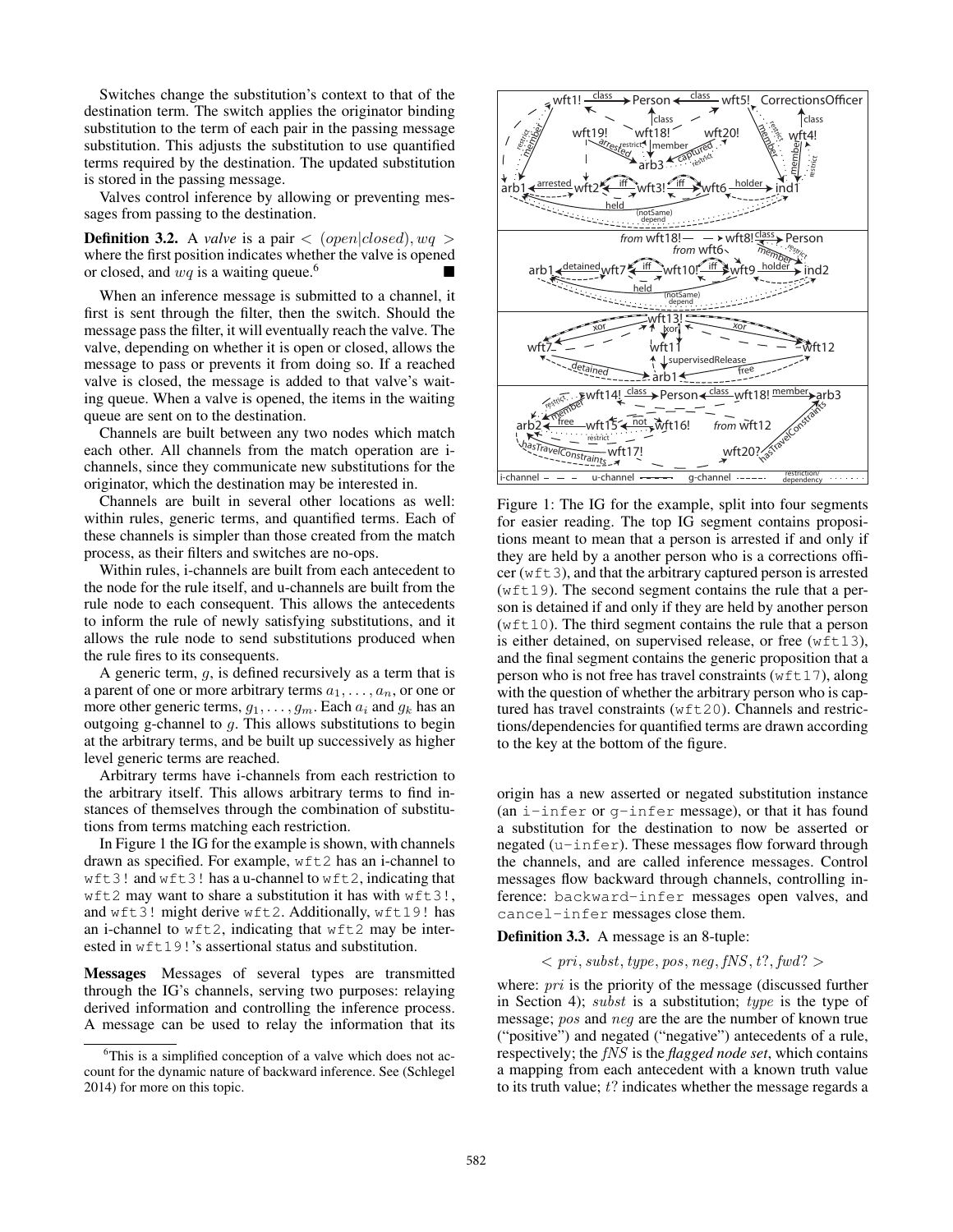true or negated term; and fwd? indicates whether this message is part of a forward inference process.

# 3.3 Inference by Combining Messages

Inference in the IG is essentially the combination of messages, and the determination of whether a resulting combination satisfies the requirements of a deductive rule, quantified term, or generic term.

Two messages,  $m_1$  and  $m_2$  may be combined if they are compatible – that is, if their substitutions and flagged node sets are compatible. We say that two substitutions,  $\sigma = \{t_{\sigma_1}/v_{\sigma_1} \dots t_{\sigma_n}/v_{\sigma_n}\}\$ and  $\tau = \{t_{\tau_1}/v_{\tau_1} \dots t_{\tau_m}/v_{\tau_m}\},$ are compatible if whenever  $v_{\sigma_i} = v_{\tau_j}$  then  $t_{\sigma_i} = t_{\tau_j}$ , and that two flagged node sets are compatible if they have no contradictory entries (that is, no antecedent of the rule is both true and false).

Two messages that are compatible are combined in the following way. Let

$$
m_1 =   

$$
fNS_1, t?_1, fwd?_1>
$$
$$

and

 $m_2 = \langle pri_2, subst_2, type_2, pos_2, neg_2,$ 

$$
fNS_2, t?_2, fwd?_2 >
$$

where  $m_2$  is the most recently received message. The combined message,  $m_3$ , combines  $m_1$  and  $m_2$  as follows:

$$
m_3 =  $max(pri_1, pri_2), merge(subst_1, subst_2),$   
\n*nil*,  $|posEntries(fNS_3)|$ ,  $|negEntries(fNS_3)|$ ,  
\n $fNS_3, nil, or(fwd?_1, fwd_2) >$
$$

Some fields in  $m_3$  are made nil, to be later filled in as necessary. The combined flagged node set,  $fNS<sub>3</sub>$ , is the addition of all entries from  $fNS_2$  to  $fNS_1$ .

Messages may be combined efficiently using several different data structures. Which structure is used depends on the logical operation a specific node performs. The approaches include a tree-based approach called a P-Tree, a hash-map based technique called an S-Index, and a default combinatorial algorithm (see (Choi and Shapiro 1992)). The result of the combination process is a set of new messages seen since just before the message arrived at the node. The newly created messages are added to the node's cache, and examined to determine if the conditions of the node are met to send out further messages. If the message arriving already exists in the cache, no work is done. This prevents re-derivations, and can cut cycles.

The *pos* and *neg* portions of the messages in the new combined set are used to determine if the conditions of the node are satisfied. For a rule node, this determines whether the rule may fire. For example, for a conjunctive rule to fire, pos must be equal to the number of rule arguments. A disadvantage of this reasoning approach is that some rules are difficult, but not impossible, to implement, such as negation introduction and proof by cases. For the non-rule-node combination nodes, this process determines if an instance has been found, by waiting until pos is equal to the number of required restrictions or subterms.

The restrictions of an arbitrary term *arb*, represented by analytic generic terms with i-channels to arb, are taken conjunctively. Therefore, messages from restrictions must be combined in arb as they are available. When a message  $m$  has been received or created via combination such that  $m_{pos} = |R(q)|$ , where  $m_{pos}$  is the number of positive antecedent instances in the message, it is considered to be an instance of the arbitrary, and is sent onward to any generic terms the arbitrary is part of. In the example this is evident in arb2, which has two restrictions: wft14! and wft16!. Only when both of these terms report to arb2 with compatible substitutions can the combined substitution be sent to wft17! for instantiation of the generic.

As discussed earlier, a generic term, g, is defined recursively as a term that is a parent of one or more arbitrary terms  $a_1, \ldots, a_n$ , or one or more other generic terms,  $g_1, \ldots, g_m$ . As instances are discovered by  $a_i$  and  $g_k$ , substitutions for those instances are sent to  $g$  via the appropriate i-channel to g. g combines these substitutions should they be compatible, and sends out resulting messages. Unlike arbitrary terms where all restrictions must be satisfied for an instance to be made, generics require instances for only as many compatible subterms as are available.

In the example, we can now derive that the arbitrary captured person has travel constraints. Messages flow forward from wft18! (through wft1! and arb1), and from wft19! to wft2, which then satisfies wft3!, deriving a generic instance of  $wft6$  – the arbitrary captured person is held by a corrections officer. We derive the arbitrary captured person is detained by messages flowing from wft6, and arb1 (through ind2) to wft9, which satisfies wft10! and derives a generic instance of wft7. The message from  $wft7$  satisfies the xor rule  $wft13!$ , allowing a negated instance of wft12 to be derived – captured persons are not free. Finally we learn that the arbitrary captured person has travel restrictions since messages from wft18! (through wft14!), and from wft12 (through wft15 and wft16!) satisfy arb2, allowing a message to be sent asserting wft20 (through wft17!).

#### 4 Concurrency

The structure of IGs lends itself naturally to concurrent inference. Any number of nodes in the graph may process messages simultaneously without fear of interfering with any others. Only when a single node receives multiple messages must those messages be processed synchronously. This synchronous processing is necessary because the message caches are shared state. We need not concern ourselves with the actual order in which the messages are processed, since the operation is commutative, meaning there is no need to maintain a queue of changes to the message cache.

In order to perform inference concurrently, the IG is divided into *inference segments* (henceforth, *segments*). A segment represents the inference operation — from receipt of a message to sending new ones — which occurs in a node. Valves delimit segments, as seen in Figure 2. When a message passes through a valve a new *task* is created — the application of the segment's inference function to the message. When tasks are created they enter a global prioritized queue,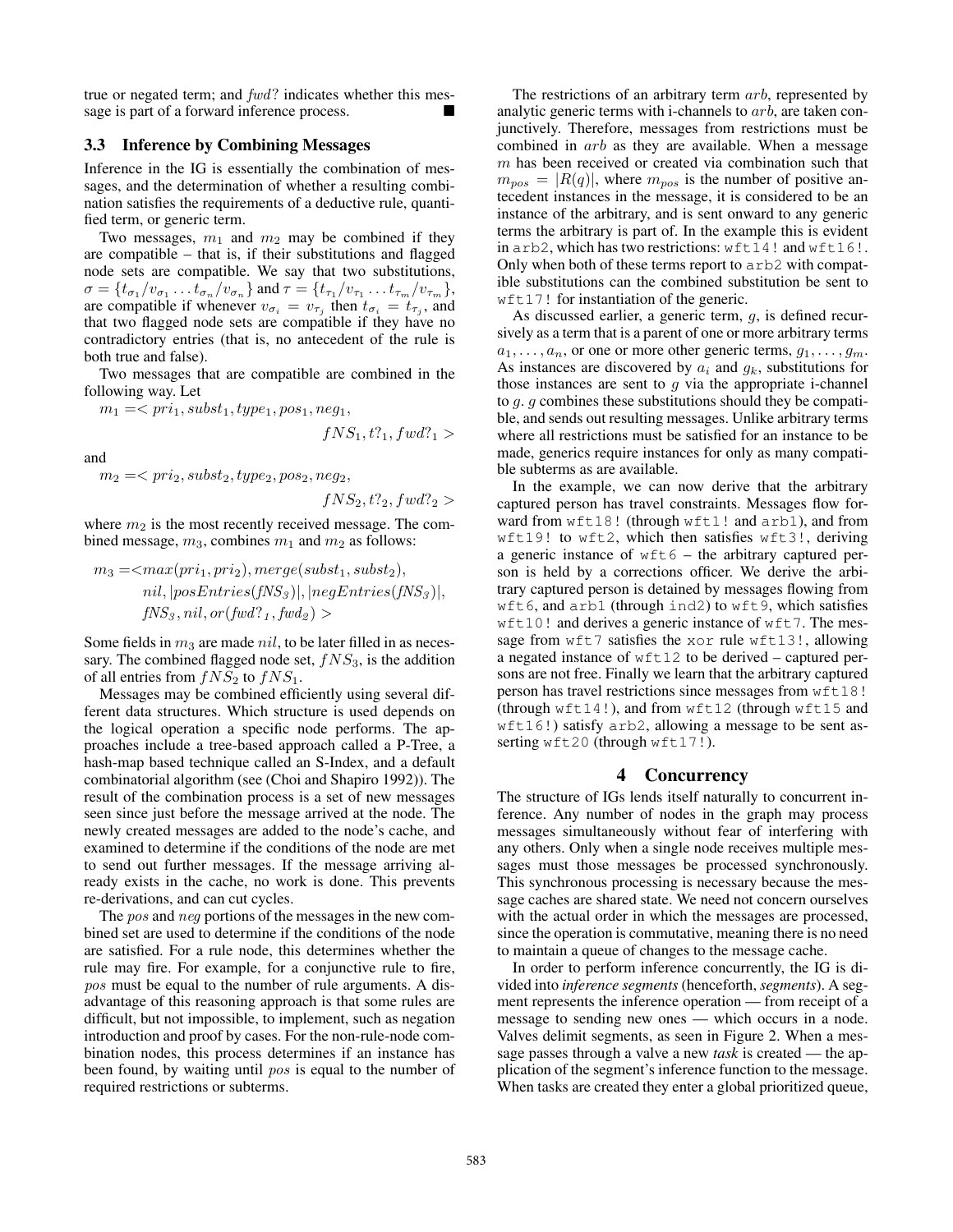where the priority of the task is the priority of the message. Tasks are removed from the queue and executed as processors become available. When a task is executed, inference is performed, and any newly generated messages are sent toward its outgoing valves for the process to repeat.



Figure 2: A single inference segment.

The goal of any inference system is to infer the knowledge requested by the user. If we arrange an IG so that a user's request (in backward inference) is on the right, and channels flow from left to right wherever possible (the graph may contain cycles), we can see this goal as trying to get messages from the left side of the graph to the right side of the graph. We, of course, want to do this as quickly as possible.

Every inference operation begins processing inference messages some number of levels to the left of the query node. Since there are a limited number of tasks that can be running at once due to hardware limitations, we must prioritize their execution, remove tasks that we know are no longer necessary, and prevent the creation of unnecessary tasks. Therefore,

- 1. Tasks relaying newly derived information using segments to the right are executed before those to the left.
- 2. Once a node is known to be true or false, all tasks still attempting to derive it are canceled, as long as their results are not needed elsewhere, and in all channels pointing to it that may still derive it, valves are closed.
- 3. Once a rule fires, all tasks for potential antecedents of that rule still attempting to satisfy it are canceled, as long as their results are not needed elsewhere. Valves are closed in channels from antecedents that may still satisfy it.

All cancel-infer messages have the highest priority. Then come i-infer and u-infer messages. backward-infer messages have the lowest priority, decreasing at each step backward through the graph. As i-infer and u-infer messages flow closer to the goal, they get higher priority, but their priorities remain lower than that of cancel-infer messages.

#### 5 Evaluation

We have aimed to combine ND and subsumption reasoning within a system which supports concurrency. We have not implemented the fastest known algorithms for procedures such as subsumption, due only to research agenda. For this reason, the most interesting measure of the performance of IGs is the concurrency characteristics.

We evaluated the performance of IGs in backward inference, as it is the most resource intensive type of inference IGs can perform, and most fully utilizes the scheduling heuristics. To do so we used graphs of chaining andentailments, meaning for each implication to derive its consequent, all its antecedents had to be true. Each entailment had *bf* antecedents, where *bf* is the branching factor, and a single consequent. Each antecedent and consequent made use of the same single arbitrary term, a, containing a single restriction.<sup>7</sup> Each consequent was the consequent of exactly one rule, and each antecedent was the consequent of another rule, up to a depth of  $d$  entailment rules. Exactly one consequent, cq, was not the antecedent of another rule. A single instance of each leaf node was asserted which made use of an arbitrary which was subsumed by  $a$ . We tested the performance of the system in backchaining on and deriving a term subsumed by cq.

Since we backchained on a term subsumed by  $cq$ , this meant terms subsumed by every rule consequent and antecedent in the graph would have to be derived. This is the worst case of entailment. The timings we observed are presented in Table 1.<sup>8</sup> This experiment showed that speedup grows linearly<sup>9</sup> as more CPUs are involved in inference.

Table 1: Inference times using 1, 2, 4, and 8 CPUs for 100 iterations in an IG with  $bf = 2$  and  $d = 7$ .

| <b>CPUs</b> | Inference Time (ms) | Speedup |
|-------------|---------------------|---------|
|             | 229551              | 1.00    |
|             | 123015              | 1.87    |
|             | 65783               | 3.49    |
|             | 36013               | 6.38    |

Experiments testing the effect of depth and branching factor showed no statistically significant effect. All results were found to be very similar to those of (Schlegel 2014) which tested ND reasoning alone.

## 6 Conclusion

IGs are the only inference mechanism which combine ND and subsumption reasoning, and support concurrency. Inference is performed through a message passing architecture built upon propositional graphs. IGs derive their ability to perform both types of inference from a logic,  $\mathcal{L}_A$ , which uses structured quantified terms. Evaluation of concurrency characteristics on a combination ND and subsumption reasoning problem has shown linear speedup with the number of processors.

# 7 Acknowledgements

This work has been supported by a Multidisciplinary University Research Initiative (MURI) grant (Number W911NF-09-1-0392) for "Unified Research on Networkbased Hard/Soft Information Fusion", issued by the US Army Research Office (ARO) under the program management of Dr. John Lavery.

<sup>&</sup>lt;sup>7</sup>Adjusting the number of arbitrary terms or restrictions used has a very small impact, as calculation of instances is performed only once per arbitrary, and the arbitrary or arbitraries need to be shared by all nodes to perform meaningful inference.

<sup>&</sup>lt;sup>8</sup>Tests were performed on a Dell Poweredge 1950 server with dual quad-core Intel Xeon X5365 processors and 32GB RAM. Each test was performed twice, with the second result being used.

 $9y = 0.764x + 0.32, R^2 = 0.9986$